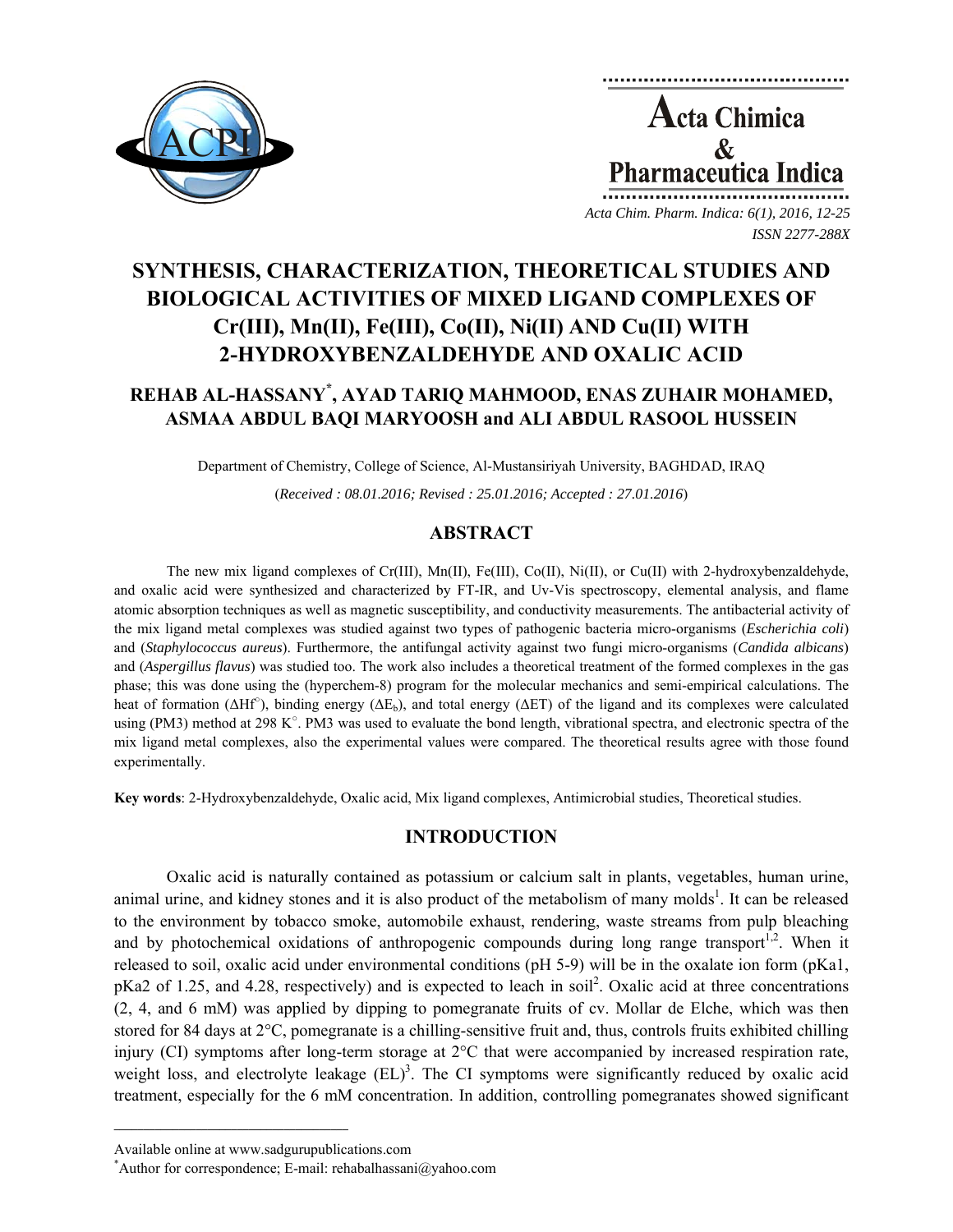reduction in the content of total phenolics and ascorbic acid, and in total antioxidant activity (TAA) as well, in both hydrophilic (H-TAA) and lipophilic (L-TAA) fractions. Applying oxalic acid leads to lower losses of total phenolics and it leads to significant increase in both ascorbic acid content and H-TAA, whereas L-TAA remains unaffected. Thus, oxalic acid could be a promising postharvest treatment to alleviate CI and increase antioxidant potential<sup>4</sup>.

In the literature survey, there is little attention concerning the mode of coordination of 2-hydroxybenzaldehyde and oxalic acid with d-block metal ions. Prasad et al.<sup>5</sup> studied the alkaline earth metals with [5-chloro salicylaldehyde and salicylaldehyde, 2-hydroxy acetophenone or 2-hydroxy propiophenone] have been carried out in 1:1:1 mole ratio and the mixed ligand complexes of the type  $[MLL(H<sub>2</sub>O)<sub>2</sub>]$ , where M=Mg(II), Co(II), Sr(II), and Ba(II), which were isolated in 2003<sup>6</sup>. The same metal ions formed complexes of the type  $[MLL(H_2O)_2]$ , where L = bromosalicylaldehyde and HL = pentane-2,4dion, 1-phenylbutane-1,3-dione or 1,3,-diphenyl propane dione, which have been synthesized by 1:1:1 molar reactions of metal chlorides with 5-bromo salicylaldehydediketones. For continuity, we have employed in this study the coordination mode of oxalic acid and 2-hydroxy benzaldehyde via some of d-block such as Cr(III), Mn(II), Fe(III), Co(II), Ni(II), and Cu(II). The solid products were isolated, and characterized, and then the mixligand complexes were screened for their biological potent against a variety of pathogenic fungal and bacterial strains. Furthermore, the theoretical studies of the mixligand complexes were also studied and compared with the experimental results.

### **EXPERIMENTAL**

### **Chemicals**

Reagent grade 2-hydroxybenzaldehyde, oxalic acid dehydrate, chromium chloride hydrate, manganese chloride hydrate, ferric chloride hydrate, cobalt chloride hydrate, copper chloride hydrate salts (Aldrich).

Solvent was purified using standard methods.

### **Physical measurement**

Melting points were recorded using Gallenkamp MF B600 melting point apparatus. Elemental analyses (C. H. N.) were obtained using EA-034 mth. for metal complexes of naringin (L). Metal contents of complexes were spectrophotometrically estimated using flame atomic absorption Shimadzu-670 AA Spectrophotometer. Infrared spectra were recorded using FT-IR-8300 Shimadzu in the range of (4000-350)  $cm^{-1}$ ; samples were measured as (CsI) disc. Magnetic susceptibilities of samples in the solid state were measured using Bruker BM6 magnetic balance. Molar conductivity was measured using electrolytic conductivity measuring set Model MC-1-Mark V, using platinum electrode (EDC 304) with cell constant  $(1 \text{ cm}^{-1})$ , concentration  $(10^{-3} \text{ M})$  in dimethylformide as a solvent at room temperature. Electronic spectra were obtained using UV-1650PC-Shimadzu spectrophotometer at room temperature; the measurements were recorded using  $(10^{-3} M)$  concentration of the metal complexes in dichloro-methane as a solvent.

# Synthesis of the metal complexes  $[M = Cr(II), Mn(II), Fe(II), Co(II), Ni(II), and Cu(II)]$  with **2-hydroxybenzaldehyde (HD) and oxalic (OX)**

Ethanolic solution of CrCl<sub>3</sub>.6H<sub>2</sub>O (0.26 g/1 mmol), MnCl<sub>2</sub>.4H<sub>2</sub>O (0.197 g/1 mmol), FeCl<sub>3</sub>.6H<sub>2</sub>O  $(0.237 \text{ g}/1 \text{ mmo})$ , CoCl<sub>2</sub>.6H<sub>2</sub>O (0.237 g/1 mmol), NiCl<sub>2</sub>.6H<sub>2</sub>O (0.237 g/1 mmol), and CuCl<sub>2</sub>.2H<sub>2</sub>O (0.12 g/1) mmol) mixed with ethanolic solution of  $(0.1 \text{ g}/1 \text{ mmol})$  of 2-hydroxy benzaldehyde and  $(0.1 \text{ g}/1 \text{ mmol})$  of oxalic acid in 1:1:1 (HD:OX:M) followed by the gradual addition of sodium hydroxide (2 mL, 5% M). The resulted homogeneous solution was refluxed for 1 hr. at 50°C during this period the products formed, and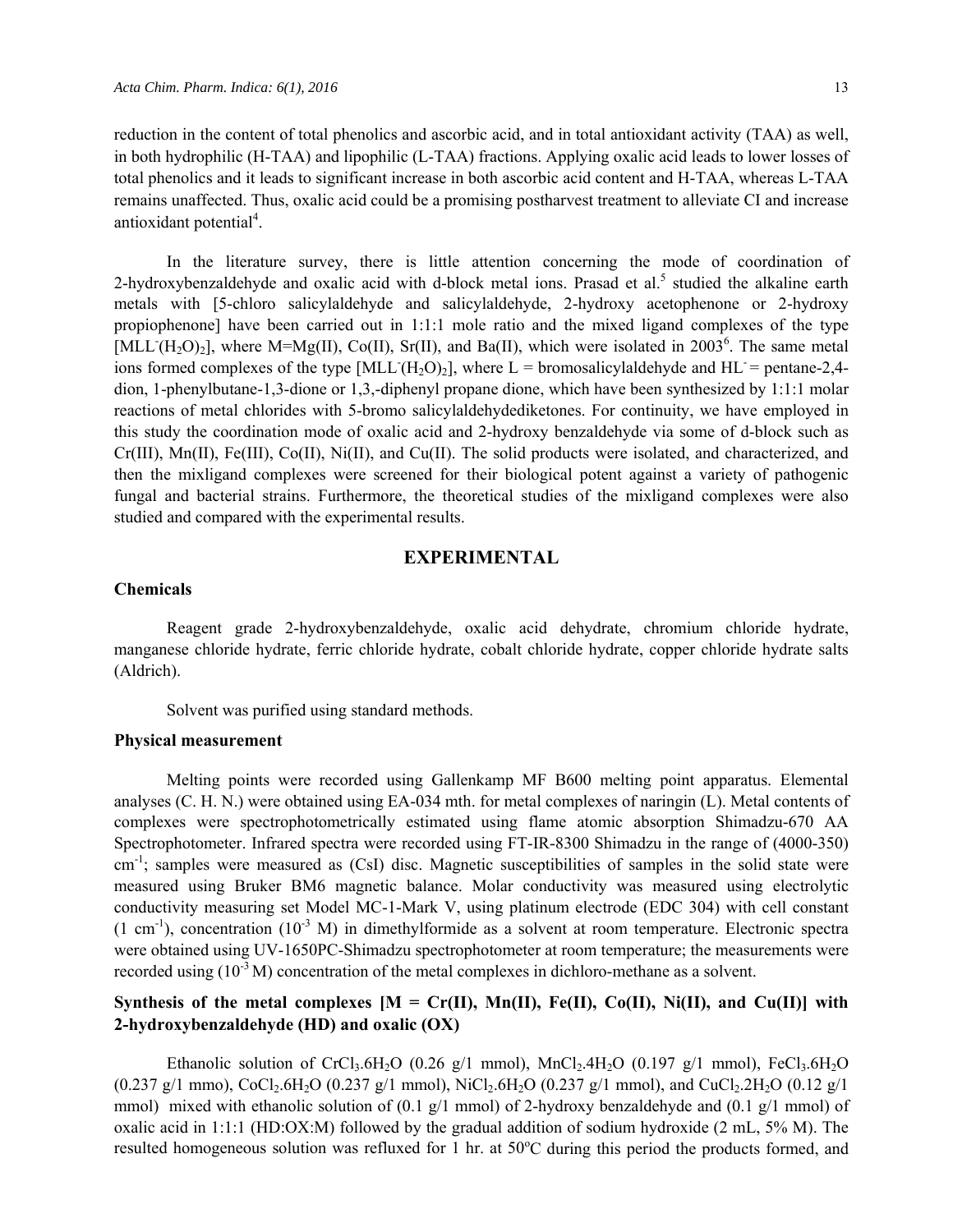then they were filtered, washed with hot ethanol, washed with cold water and dried in Vacuo anhydrous CaCl<sub>2</sub>. The physical properties and analytical data of these complexes are shown in Table 1.

| Compd.                  |               | <b>Melting</b>      | Yield |                |              | Metal analysis found calc. |                                   |
|-------------------------|---------------|---------------------|-------|----------------|--------------|----------------------------|-----------------------------------|
| No.                     | Color         | point $(^{\circ}C)$ | (%)   | $C\%$          | H%           | $M\%$                      | <b>Suggested formula</b>          |
| 1                       | Dark<br>green | >250                | 80    | 36.44<br>36.24 | 3.76<br>3.36 | 18.43<br>17.45             | $[Cr(C_9H_6O_6)(H_2O)_2]$         |
| $\boldsymbol{2}$        | Yellow        | >238                | 73    | 41.12<br>41.06 | 5.04<br>4.74 | 15.22<br>14.49             | Na[Mn $(C_9H_6O_6)(C_2H_5OH)_2$ ] |
| 3                       | Dark<br>brown | >258                | 85    | 43.90<br>43.59 | 5.22<br>5.03 | 15.18<br>15.61             | [Fe $(C_9H_6O_6)(C_2H_5OH)_2$ ]   |
| $\overline{\mathbf{4}}$ | Pink          | >212                | 89    | 33.06<br>32.83 | 2.97<br>2.74 | 18.39<br>18.24             | Na[Co $(C_9H_6O_6)(H_2O)_2$ ]     |
| 5                       | Red           | >240                | 80    | 41.00<br>40.66 | 4.80<br>4.69 | 15.34<br>15.30             | Na[Ni $(C_9H_6O_6)(C_2H_5OH)_2$ ] |
| 6                       | Green         | >249                | 83    | 36.66<br>36.42 | 2.11<br>2.02 | 22.26<br>21.43             | $Na[Cu(C9H6O6)]$                  |

**Table 1: The physical data of complexes (1-6)** 

### **Programs used in theoretical calculation**

Hyperchem is a sophisticated molecular modeler, editor and powerful computational package, that is known for its quality, flexibility and ease of use<sup>7,8</sup>. It can plot orbital wave functions resulting from semiempirical quantum mechanical calculations, as well as the electrostatic potential, the total charge density or the total spin density can also be determined during semi-empirical calculation, this information is useful in determining reactivity and correlating calculation results with experimental data.

#### **Computational methods**

- (i) Semi-empirical quantum mechanical
- (ii) Molecular mechanics
- (iii) Mopac 2000

### **Types of calculations**

Types of possible prediction of molecules are  $9,10$ :

- (i) Geometry optimization calculations employ energy minimization algorithms to locate stable structures.
- (ii) Bond distances.
- (iii) Molecular dynamics which provide the thermodymemic calculations and dynamic behavior of molecules.
- (iv) Plot the electrostatic potential field (HOMO and LUMO).
- (v) Vibrational spectrum (I.R and Raman spectra).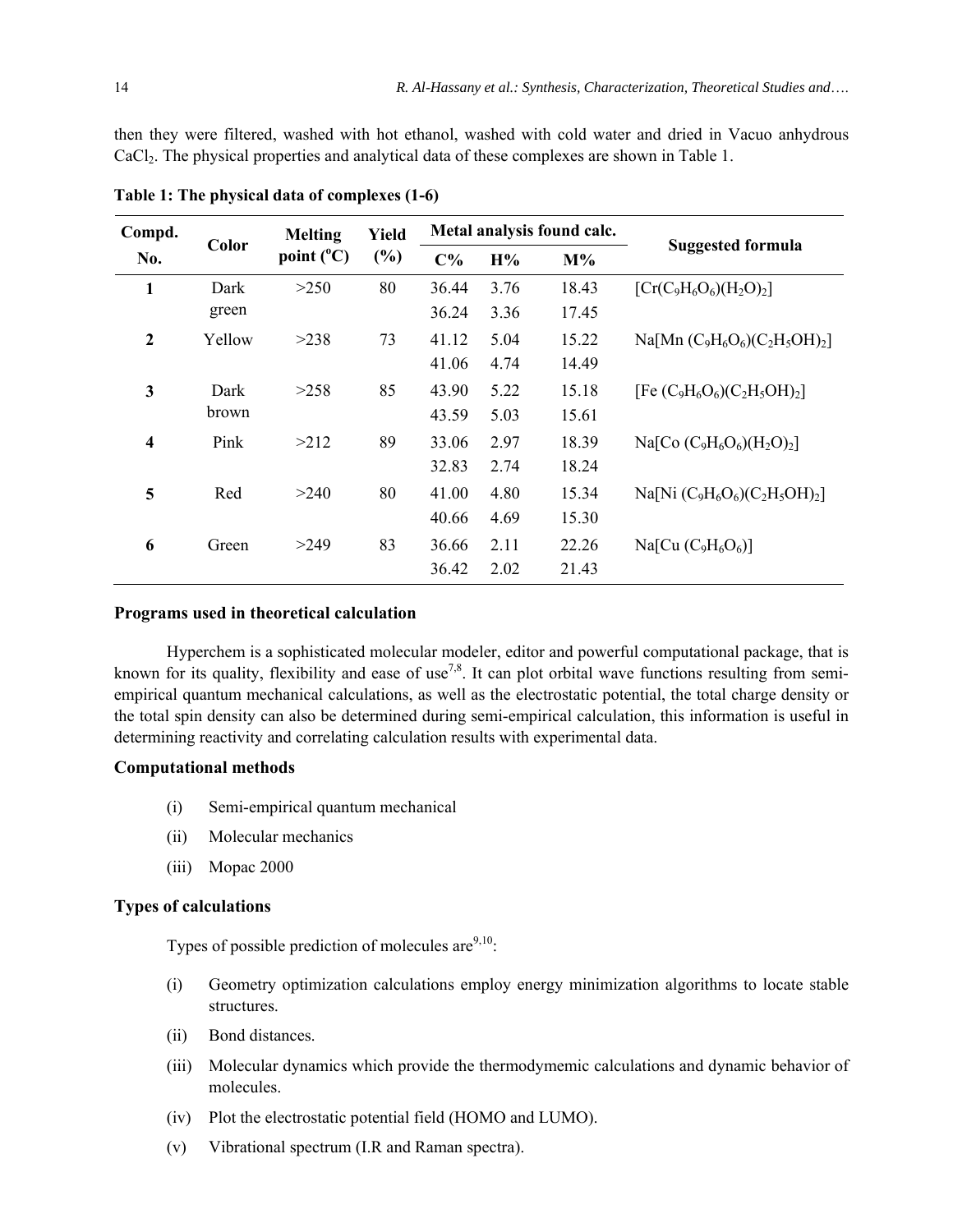### **RESULTS AND DISCUSSION**

#### **Part (I) Study complexes in solid state**

#### **Elemental analyses**

The physical and analytical data of the mixligand complexes (1-6) are given in Table 1. The results obtained from elemental analysis agree with the calculated value. The suggested molecular formula was also supported by spectral measurement as well as magnetic moment. The new  $(1-6)$  complexes colored crystalline solid were soluble in  $(CH_2Cl_2, CHCl_3, DMF, and DMSO)$ . They are thermally stable and unaffected by atmospheric oxygen and moisture.

#### **Infrared spectroscopic study**

The characteristic vibrations of the important groups are described in Table 2. The strong band at 1679 cm<sup>-1</sup>, which is attributed to  $[v_{-C=0}]$  group<sup>12</sup>, was shifted to lower frequency cm<sup>-1</sup> in the all mix ligand complexes as compared to (2-hydroxybenzaldehyd) (HD), Table 2. A broad band is observed at 3700 cm<sup>-1</sup> in IR spectra of (HD) that assigned to  $v_{OH}$ , which disappeared in all their respective complexes<sup>1-6</sup> that means its bonding with metal ions through deprotonating  $12,13$ .

| Compd.<br>No.           | $v_{C=O}$ | $v_{OH}$<br>(hydroxyl group) | $v_{C-O}$<br>(phenolic)  | $v_{\rm COO}$<br>asy. sym. | $v_{M-O}$ | $\mathbf{v}_{\mathbf{O-H}}$<br>(of C <sub>2</sub> H <sub>5</sub> OH) | $\rho_{O-H}$<br>of $H_2O$ |
|-------------------------|-----------|------------------------------|--------------------------|----------------------------|-----------|----------------------------------------------------------------------|---------------------------|
| (HD)                    | 1679      | 3700                         | 1275                     |                            |           |                                                                      |                           |
| (OX)                    | ۰         | -                            | $\overline{\phantom{a}}$ | 1665<br>1410               |           |                                                                      | ٠                         |
| $\mathbf{1}$            | 1666      |                              | 1255                     | 1593<br>1410               | 522       |                                                                      | 840                       |
| $\mathbf{2}$            | 1662      |                              | 1253                     | 1620<br>1408               | 516       | 3525                                                                 |                           |
| $\mathbf{3}$            | 1660      |                              | 1260                     | 1626<br>1410               | 508       | 3530                                                                 |                           |
| $\overline{\mathbf{4}}$ | 1666      |                              | 1265                     | 1622<br>1409               | 513       |                                                                      | 830                       |
| 5                       | 1668      |                              | 1257                     | 1593<br>1410               | 505       | 3500                                                                 |                           |
| 6                       | 1660      |                              | 1261                     | 1593<br>1410               | 511       |                                                                      |                           |

|                 | Table 2: Stretching vibrational frequencies $(cm-1)$ located in the FT-IR spectra of (HD and OX) and |  |  |
|-----------------|------------------------------------------------------------------------------------------------------|--|--|
| their complexes |                                                                                                      |  |  |

Another important band occurs at 1275 cm<sup>-1</sup> due to phenolic  $v_{C_O}$  shifts to lower frequency by  $(22-10)$  cm<sup>-1</sup> in the complexes, Table 2. As well as, FT-IR spectra show strong evidence supporting the involvement of carboxylate group (COO ) in coordination, in comparison with free ligand Oxalic acid (OA), a band observed at 1665 cm<sup>-1</sup> due to  $v_{\text{COO-}}$ )<sub>asy</sub>. In (OA) spectra, it was shifted to lower wave number in the spectra of mixed ligand complexes, representing coordination of carboxylic group with metal ions through the oxygen atom, which confirms the monodenticity of the carboxylate group<sup>12</sup>. These observations were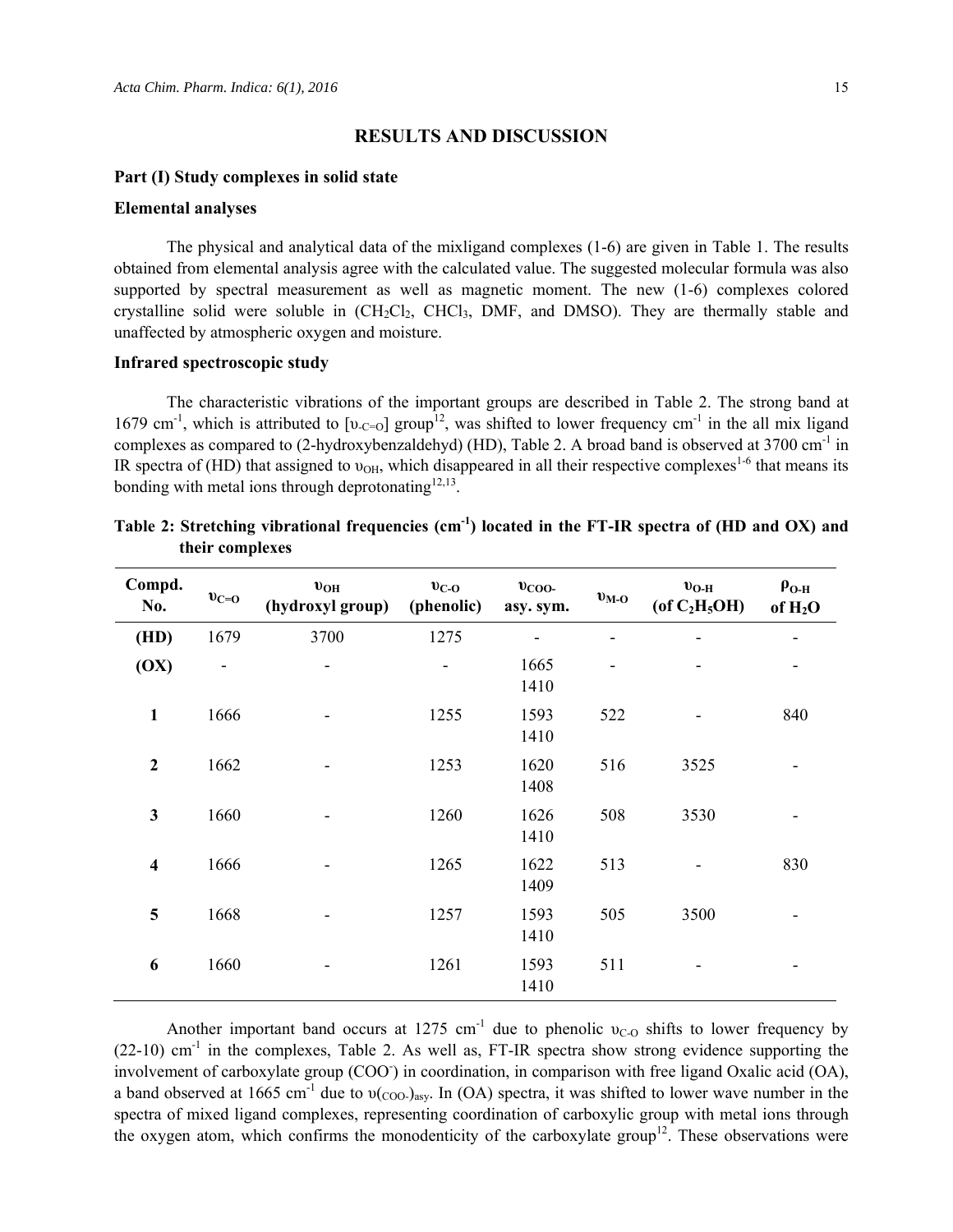further indicated by the appearance of  $v_{M-O}^{14}$ . The complexes (1, and 4) show additional bands at 840 and 830 cm<sup>-1</sup>, respectively, indicating the presence of coordinated water<sup>14,15</sup>. Broad bands were observed around  $(3500-3530)$  cm<sup>-1</sup> in spectra of some mixed ligand complexes (2, 3, and 5), assigned to  $v_{OH}$ , which suggested the presence of ethanol molecule in the complexes<sup>15</sup>.

#### **Electronic absorption spectra of the free ligands (HD and OX) and their complexes (1-6)**

### **Electronic spectra of the free ligands (HDand OX)**

The electronic spectra of the free ligands (HD, and OX) and their complexes (1-6) were recorded in DMF solution.

The spectrum of (HD) shows a strong band at 42194 cm<sup>-1</sup>, which is attributed to  $\pi \to \pi^*$  and another one at 31545, 29411 cm<sup>-1</sup> due to  $n \to \pi^{*12,13,15}$ .

The (OX) spectrum shows absorption bands at 34246, 32573 cm<sup>-1</sup>, respectively, due to  $\pi \to \pi^*$  and another bands at 26881, 25380 cm<sup>-1</sup> belong to  $n \rightarrow \pi^*$ .

### **Electronic spectra of the complexes (1-6)**

- 1. The spectra of Cr(III) complex exhibit three absorption bands at (12364, 16493, and 29881) cm<sup>-1</sup>. The spectrum was typical of octahedral Cr(III) complexes<sup>16-18</sup>. The  $(v_2/v_1)$  ratio is (1.33), which is very close to the value of obtained for pure octahedral  $Cr(III)$  complexes<sup>17,18</sup>, Table 3.
- 2. The electronic spectra of Mn(II) complex showed a series of very weak and some narrow bands, which is expected because of the only sextet term of the  $d<sup>5</sup>$  configuration in octahedral stereo chemistry is the  ${}^{6}A_{1}g$ , consequently, there can be no spin-allowed transitions<sup>16,19</sup>, and were assigned to  ${}^{6}A_{1}g \rightarrow {}^{4}T_{1}g_{(G)}$ ,  ${}^{6}A_{1}g \rightarrow {}^{4}T_{2}g_{(G)}$  and  ${}^{6}A_{1}g \rightarrow {}^{4}A_{1}g + {}^{4}Eg_{(G)}$ , respectively<sup>16</sup>. The values of ligand field parameters (10Dq,  $\overline{B}$  and  $\beta$ ) have been calculated, Table 3.
- 3. The prepared dark brown Fe(III) complex showed three bands at (15018, 17803, and 33214) cm<sup>-1</sup>, which are assigned to the transitions:  ${}^6A_1g \rightarrow {}^4T_1g$ ,  ${}^6A_1g \rightarrow {}^4T_2g$  and (L)  $\rightarrow$  Fe (C.T), respectively<sup>16,20,21</sup>. The values of 10 Dq obtained by Dq/B`= 1.2, as well as B and β come out to (6818, 611, and 0.5), respectively<sup>16,20</sup> (Table 3).
- 4. The electronic spectra of (HD), and (OX) Co(II) complex showed two spin-allowed transitions at 15337, and 18450 cm<sup>-1</sup> assigned to  ${}^4T_1g \rightarrow {}^4A_2g_{(F)}(v_2)$  and  ${}^4T_1g \rightarrow {}^4T_1g_{(P)}(v_3)$  transitions, respectively, which indicate an octahedral stereo-chemistry<sup>16-18</sup>. The  $v_1$  transition is expected to appear at larger ( $\lambda$ ) below 10000 cm<sup>-1</sup> and hence it could not be observed. The values of ligand field parameters ( $υ_1$ , 10Dq,  $\overline{B}$ , and β) have been calculated to be (8151, 9509, 715, and 0.74), respectively (Table 2).
- 5. The electronic spectrum of the mixed Ni(II) complex displayed three bands at 10996, 14662, and 24570 cm<sup>-1</sup>, these transitions have tentatively been assigned to  ${}^3A_2g \rightarrow {}^3T_2g_{(F)}$  (v<sub>1</sub>),  ${}^{3}A_2g \rightarrow {}^{3}T_1g_{(F)}(v_2)$ , and  ${}^{3}A_2g \rightarrow {}^{3}T_1g_{(P)}(v_3)$  transitions, respectively  ${}^{16,20,21}$ . The 10 Dq value of the complex equals 10923 cm<sup>-1</sup>, and  $\overline{B}$  value found to be 733.1 cm<sup>-1</sup>, while β equals 0.65 (Table 3). These assignments correspond to Ni(II) octahedral complexes<sup>16,18,20,21</sup>.
- 6. The solution spectrum of the dark green copper complex (4), displays a broad band at 11286 cm<sup>-1</sup> and a well-defined shoulder around 22727 cm<sup>-1</sup>, attributable to <sup>2</sup>B<sub>1</sub>g  $\rightarrow$  <sup>2</sup>Eg and  ${}^{2}B_{1}g \rightarrow {}^{2}A_{1}g$  transitions, which strongly favour square planar geometry around the central metal ion<sup>16,18-21</sup>. The broadness of the band can be taken as an indication of distortion from perfect planner symmetry.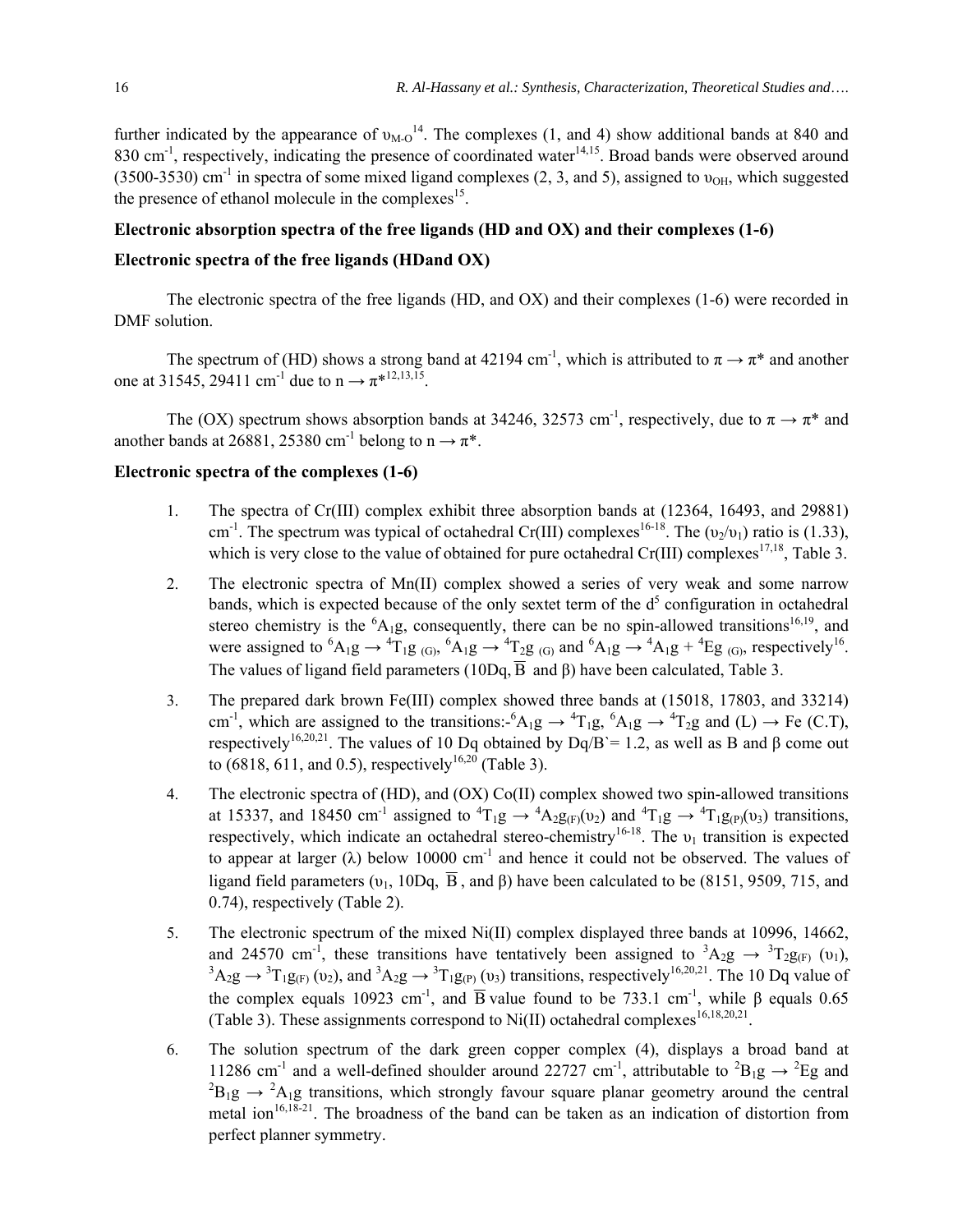#### **Magnetic moments**

The magnetic moment values were measured at room temperature for all the studied complexes (1-6), and they are given in Table 3.

| No.          | Comp. Wave number<br>$(cm^{-1})$ | <b>Assignment</b>                             | $\overline{B}$ | 10Dq  | $\beta$ | µeffB.<br>M | Molar cond.<br>$(Ohm^{-1}.cm^2.$ Structure<br>$mol-1$ |            |
|--------------|----------------------------------|-----------------------------------------------|----------------|-------|---------|-------------|-------------------------------------------------------|------------|
| $\mathbf{1}$ | 12364                            | ${}^4A_2g \rightarrow {}^4T_2g$               |                |       |         | 3.89        | 22.43                                                 | Octahedral |
|              | 16493                            | ${}^4A_2g \rightarrow {}^4T_1g$               |                |       |         |             |                                                       |            |
|              | 29881                            | ${}^{4}A_2g \rightarrow {}^{4}T_1g(P)$        |                |       |         |             |                                                       |            |
| $\mathbf{2}$ | 11822                            | ${}^6A_1g_{(S)} \rightarrow {}^4T_1g_{(G)}$   | 848            | 12720 | 0.99    | 5.22        | 13.07                                                 | Octahedral |
|              | 2080                             | ${}^6A_1g_{(S)} \rightarrow {}^4T_2g_{(G)}$   |                |       |         |             |                                                       |            |
|              | 29851                            | ${}^6A_1g_{(S)} \rightarrow {}^4A_1g +$       |                |       |         |             |                                                       |            |
|              | 36364                            | ${}^4Eg_{(G)}$                                |                |       |         |             |                                                       |            |
|              |                                  | C.T                                           |                |       |         |             |                                                       |            |
| 3            | 15018                            | ${}^{6}A_1g \rightarrow {}^{4}T_1g(G)$        | 611            | 0.5   | 6818    | 5.86        | 15.98                                                 | Octahedral |
|              | 17803                            | ${}^{6}A_1g(S) \rightarrow {}^{4}T_2g(G)$     |                |       |         |             |                                                       |            |
|              | 33214                            | C.T                                           |                |       |         |             |                                                       |            |
| 4            | 8151 (cal.)                      | ${}^{4}T_{1}g \rightarrow {}^{4}T_{2}g_{(F)}$ | 715            | 9509  | 0.74    | 4.98        | 10.36                                                 | Octahedral |
|              | 15337                            | ${}^{4}T_{1}g \rightarrow {}^{4}A_{2}g_{(F)}$ |                |       |         |             |                                                       |            |
|              | 18450                            | ${}^{4}T_{1}g \rightarrow {}^{4}T_{1}g_{(P)}$ |                |       |         |             |                                                       |            |
| 5            | 10996                            | ${}^3A_2g \rightarrow {}^3T_2g_{(F)}$         | 733.1          | 10923 | 0.65    | 3.25        | 14.51                                                 | Octahedral |
|              | 14662                            | ${}^3A_2g \rightarrow {}^3T_1g_{(F)}$         |                |       |         |             |                                                       |            |
|              | 24570                            | ${}^3A_2g \rightarrow {}^3T_1g_{(P)}$         |                |       |         |             |                                                       |            |
| 6            | 11286                            | ${}^{2}B_{1}g \rightarrow {}^{2}Eg$           |                |       |         | 1.80        | 18.33                                                 | Square     |
|              | 22727                            | ${}^{2}B_{1}g \rightarrow {}^{2}A_{1}g$       |                |       |         |             |                                                       | Planer     |

**Table 3: Electronic spectra, molar conductivity and magnetic moment of mixligand complexes**

Magnetic moment of Cr(III) solid complex **(1)** was found to be (3.89 B.M). Mn(II) complex **(2)** have μeff. value (5.22 B.M.) corresponding to five unpaired electrons. The magnetic moment of Fe(III) complex  $(3)$  is  $(5.86 \text{ B.M})$ , with five unpaired electrons and an octahedral configuration<sup>22,23</sup>. The magnetic susceptibility of Co(II) complex **(4)** shows magnetic moment value (4.98 B.M.), and suggests high spin octahedral geometry with three unpaired electrons<sup>18,22,23</sup>, which is further supported by electronic spectral data in this complex. Ni(II) of mixed ligand complex **(5)** shows μeff. value (3.25 B.M.) corresponding to two unpaired electrons in an octahedral environment<sup>22-24</sup>. The magnetic moments of Cu(II) complex **(6)** in the present study, corresponds to µeff. value for one unpaired electron  $(1.80 \text{ B.M.})^{18,23,24}$ .

#### **Molar conductivity**

The molar conductivity of mixed ligands complexes **(1-6)** with the mentioned metal ions were measured using  $10^{-3}$  M DMF solvent at room temperature (Table 3). The obtained data indicate that all the synthesized mix ligand complexes have non-electrolytic nature.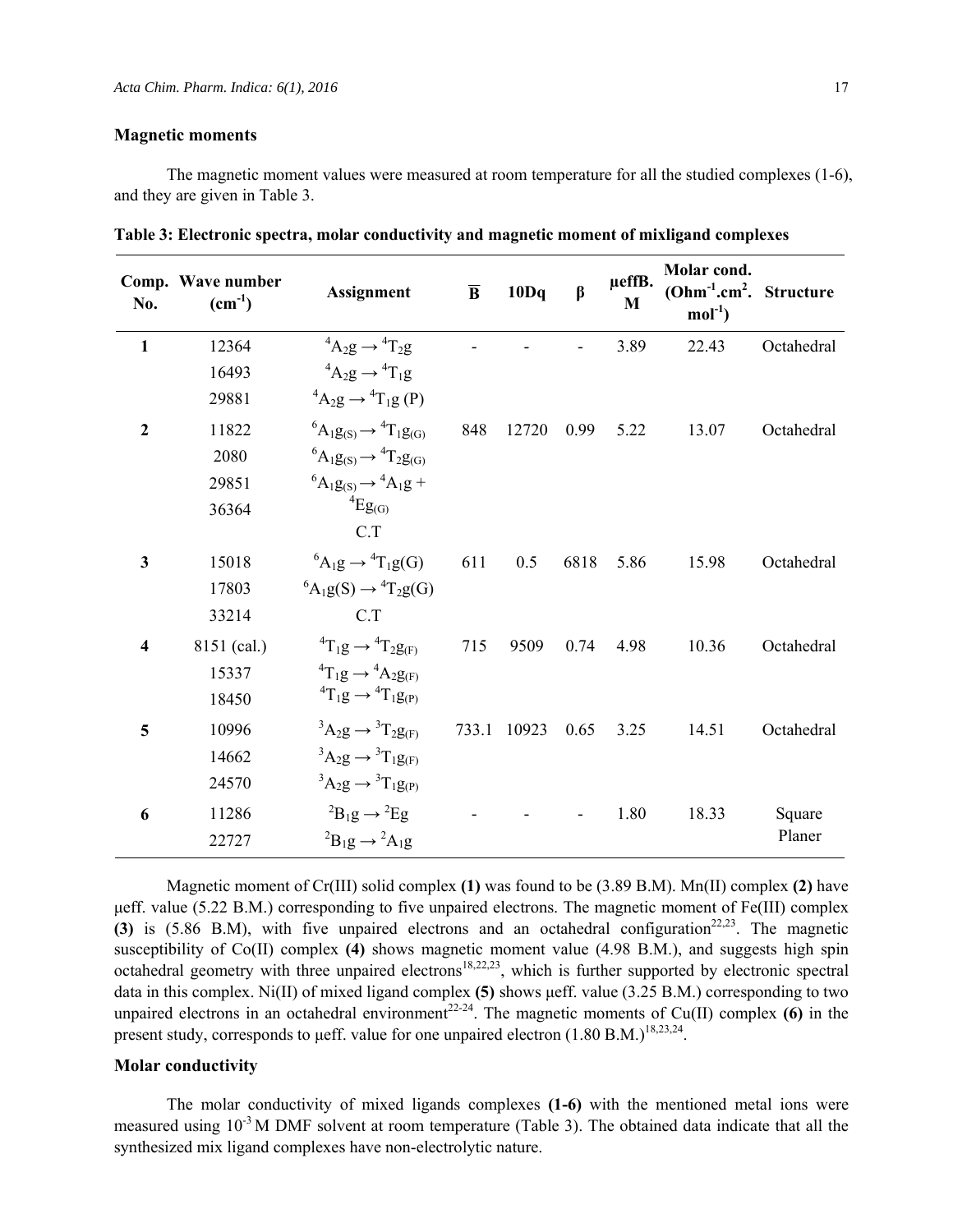### **Stereo chemistry structure of metal complexes (1-6)**

According to the results obtained from elemental and spectral analysis, as well as magnetic moment and conductivity measurements, the structure of the above mentioned compounds can be illustrated as follows, Figure (2).



Where  $M = Cu(II)$ 

**Fig. 1: The suggested structure of complexes (1-6)**

# **Part (II) study complexes in gas stat (Theoretical studies)**

# **Optimized energies**

Program hyperchem-8 was used for the semi-empirical and molecular mechanics calculations. The heat of formation ( $\Delta H_f^{\circ}$ ) and binding energy ( $\Delta E_b$ ) for Mix ligand complexes (1-6) were calculated (Table 4).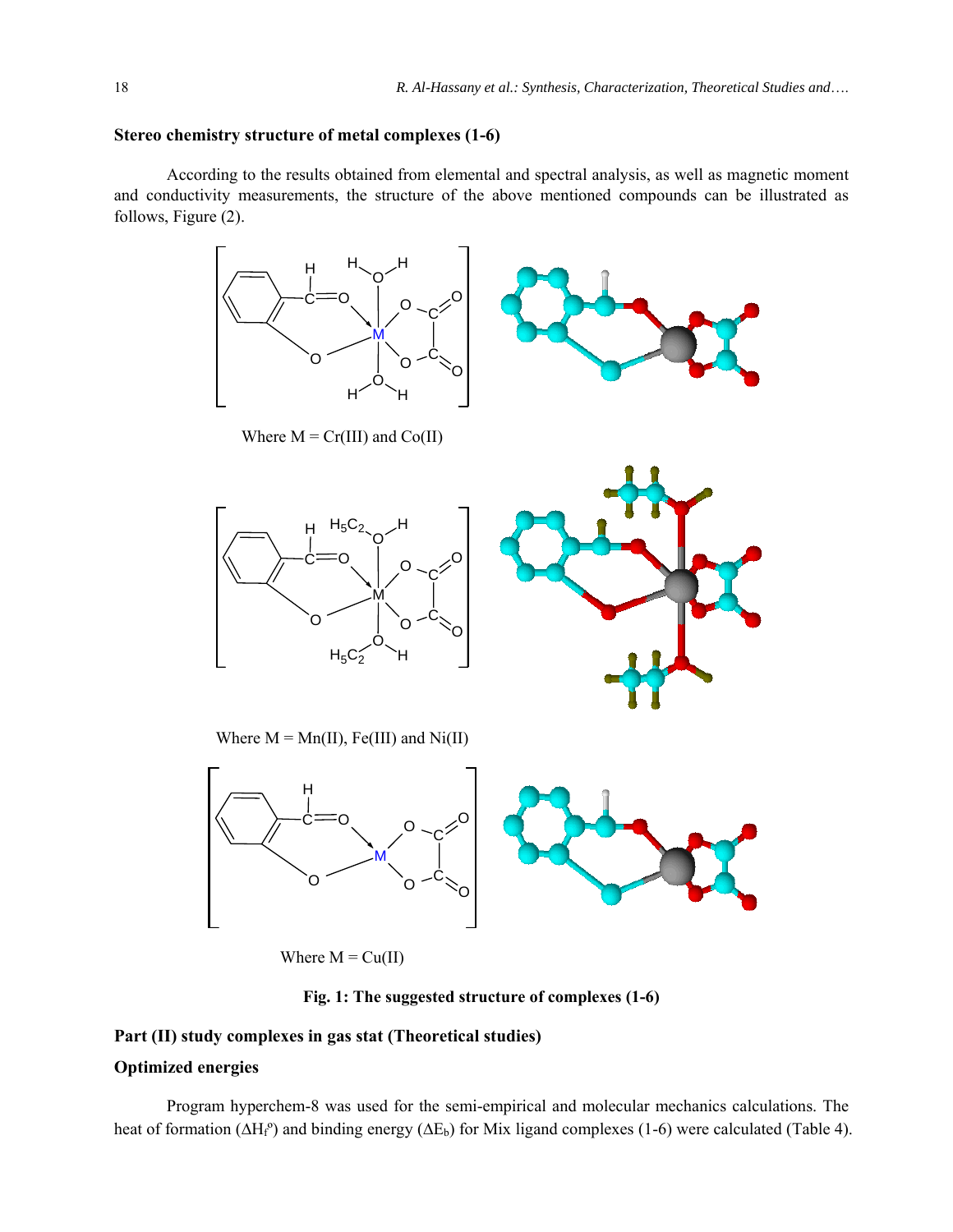| Compd.<br>No.           | $\Delta E_{\rm tot}$ | $\Delta H^{\circ}$ <sub>f</sub> | $\Delta E_b$ |
|-------------------------|----------------------|---------------------------------|--------------|
| 1                       | $-185054.96$         | $-84.88$                        | $-10681.47$  |
| $\mathbf{2}$            | $-113605.75$         | $-266.77$                       | $-5662.60$   |
| 3                       | $-119290.09$         | $-85.25$                        | $-5481.49$   |
| $\overline{\mathbf{4}}$ | $-122833.58$         | $-98.94$                        | $-5607.85$   |
| 5                       | $-96003.98$          | $-36.79$                        | $-5361.40$   |
| 6                       | $-137008.36$         | $-15.17$                        | $-8153.68$   |

**Table 4: Conformation energetic (in KJ. mol-1) for mix ligand complexes** 

# **Optimized vibrational spectra for mix ligand complexes**

The vibrational spectra of the mix ligand complexes **(1-6)** has been calculated and the results shown at Table 5. The theoretically calculated wave numbers for these mix ligand complexes **(1-6)** showed that some deviations from the experimental values, these deviations are generally accepted in theoretical calculations<sup>25,26</sup>. The most diagnostic calculated vibrational frequencies were chosen for the assignment of mix ligand complexes **(1-6)**, which are included in Table 5 and their respective experimental vibrational modes are shown in the same table.

The results obtained for the theoretical calculations of the frequencies agreed well with those obtained from the experimental values (Table 2).

| Compd.<br>No.           | $v_{C=0}$              | $v_{C-O}$<br>(phenolic) | $v_{\rm COO}$<br>asy./sym. | $v_{M-O}$ | $v_{O-H}$<br>(of $C_2H_5OH$ ) | $\rho_{O-H}$ of<br>$H_2O$ |
|-------------------------|------------------------|-------------------------|----------------------------|-----------|-------------------------------|---------------------------|
| 1                       | 1666*                  | $1255*$                 | 1593* (1590)**             | 522*      |                               | 840*                      |
|                         | 1660**                 | 1250**                  | $1410*(1412)*$             | 520**     |                               | 833**                     |
| $\overline{2}$          | 1662*                  | $1253*$                 | $1620*(1622)*$             | $516*$    | $3525*$                       |                           |
|                         | 1665**                 | 1255**                  | $1408*(1406)*$             | 511**     | 3522**                        |                           |
| 3                       | 1660*                  | 1260*                   | $1626*(1620)*$             | 508*      | 3530*                         |                           |
|                         | 1658**                 | 1258**                  | $1410*(1413)*$             | 500**     | 3528**                        |                           |
| $\overline{\mathbf{4}}$ | 1666*                  | 1265*                   | $1622*(1628)*$             | $513*$    |                               | 830*                      |
|                         | $1660**$               | 1260**                  | $1409*(1411)**$            | 511**     |                               | 833**                     |
| 5                       | 1668*                  | 1257*                   | 1593* (1599)**             | $505*$    | 3500*                         |                           |
|                         | 1669**                 | $1260**$                | $1410*(1415)*$             | 503**     | 3498**                        |                           |
| 6                       | 1660*                  | $1261*$                 | 1593* (1589)**             | $511*$    |                               |                           |
|                         | 1658**                 | 1258**                  | $1410*(1418)*$             | 508**     |                               |                           |
|                         | *Theoretical frequency |                         |                            |           |                               |                           |

Table 5: Comparison between the experimental and theoretical vibrational frequencies (cm<sup>-1</sup>) of the **mix ligand complexes** 

\*\*Experimental frequency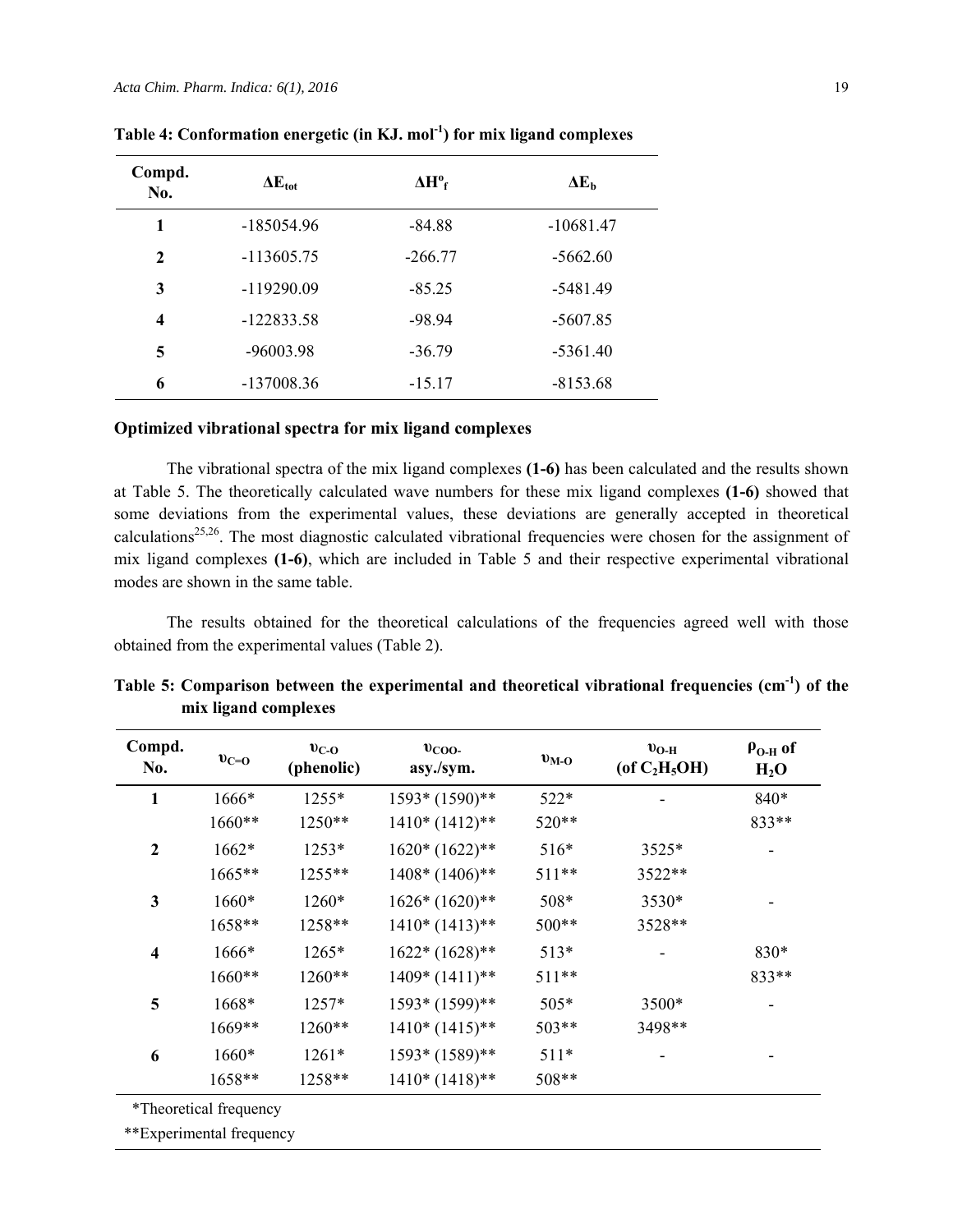### **Bond length measurements for the mix ligand complexes:**

Calculation of parameters has been optimized bond lengths of the mix ligand complexes by applying the semi-empirical (PM3) at geometry optimization  $(0.001 \text{ K.Cal.mol}^{-1})$ , which give excellent agreement with the experimental data<sup>27,28</sup>, as shown in Table 6.

| Compd.<br>No. | $C=O$ | $C-O$ | COO <sup>2</sup> | $M-O$ |
|---------------|-------|-------|------------------|-------|
| 1             | 1.67  | 1.55  | 2.28             | 2.28  |
| $\mathbf{2}$  | 1.71  | 1.58  | 2.25             | 2.25  |
| 3             | 1.69  | 1.55  | 2.22             | 2.22  |
| 4             | 1.65  | 1.53  | 2.28             | 2.28  |
| 5             | 1.70  | 1.56  | 2.14             | 2.14  |
| 6             | 1.63  | 1.54  | 2.19             | 2.19  |

**Table 6: Selected bond lengths (Å) of Mix ligand complexes (1-6)** 

#### **Theoretical electronic spectra for the metal complexes (1-6)**

The electronic spectra of the mix ligand complexes have been calculated and the wave number for these compounds showed some deviations from the experimental values, as shown in Table 7. These deviations in theoretical calculation are generally accepted due to couplings between the electronic spectra modes and the approximation that each normal mode of the electronic spectra inter acts independently electronic spectra beam<sup>28,29</sup>. The most diagnostic calculated electronic spectra were chosen for the assignment of the metal complexes **(1-6)**. Experimental electronic modes are shown in Table 3. All the theoretical electronic spectra of all compounds were calculated using the semi-empirical (PM3) method at geometry optimization  $(0.01 \text{ K.Cal. Mol}^{-1})$ , and the comparison between of the experimental data and theoretical data of the electronic spectra for [**1-6**] metal complexes was carried out, Table 8.

**Table 7: Comparison between experimental and theoretical electronic spectra of (1-6) complexes** 

| Comp.<br>No. | <b>Maximum absorption</b><br>$v_{\text{max}}$ (cm <sup>-1</sup> ) | <b>Band assignment</b>                                     | <b>Suggested geometry</b> |
|--------------|-------------------------------------------------------------------|------------------------------------------------------------|---------------------------|
| 1            | 12364* (12360)**                                                  | ${}^4A_2g \rightarrow {}^4T_2g$                            | Octahedral                |
|              | 16493* (16490)**                                                  | ${}^4A_2g \rightarrow {}^4T_1g$                            |                           |
|              | 29881* (29879)**                                                  | ${}^4A_2g \rightarrow {}^4T_1g(P)$                         |                           |
| $\mathbf{2}$ | $11822*(11830)*$                                                  | ${}^{6}A_1g_{(S)} \rightarrow {}^{4}T_1g_{(G)}$            | Octahedral                |
|              | $2080*(2077)**$                                                   | ${}^6A_1g_{(S)} \rightarrow {}^4T_2g_{(G)}$                |                           |
|              | 29851* (29844)**                                                  | ${}^{6}A_1g_{(S)} \rightarrow {}^{4}A_1g + {}^{4}Eg_{(G)}$ |                           |
|              | 36364* (36360)**                                                  | C T                                                        |                           |
| 3            | 15018* (15020)**                                                  | ${}^{6}A_1g \rightarrow {}^{4}T_1g(G)$                     | Octahedral                |
|              | 17803* (17800)**                                                  | ${}^6A_1g(S) \rightarrow {}^4T_2g(G)$                      |                           |
|              | 33214* (33211)**                                                  | C.T                                                        |                           |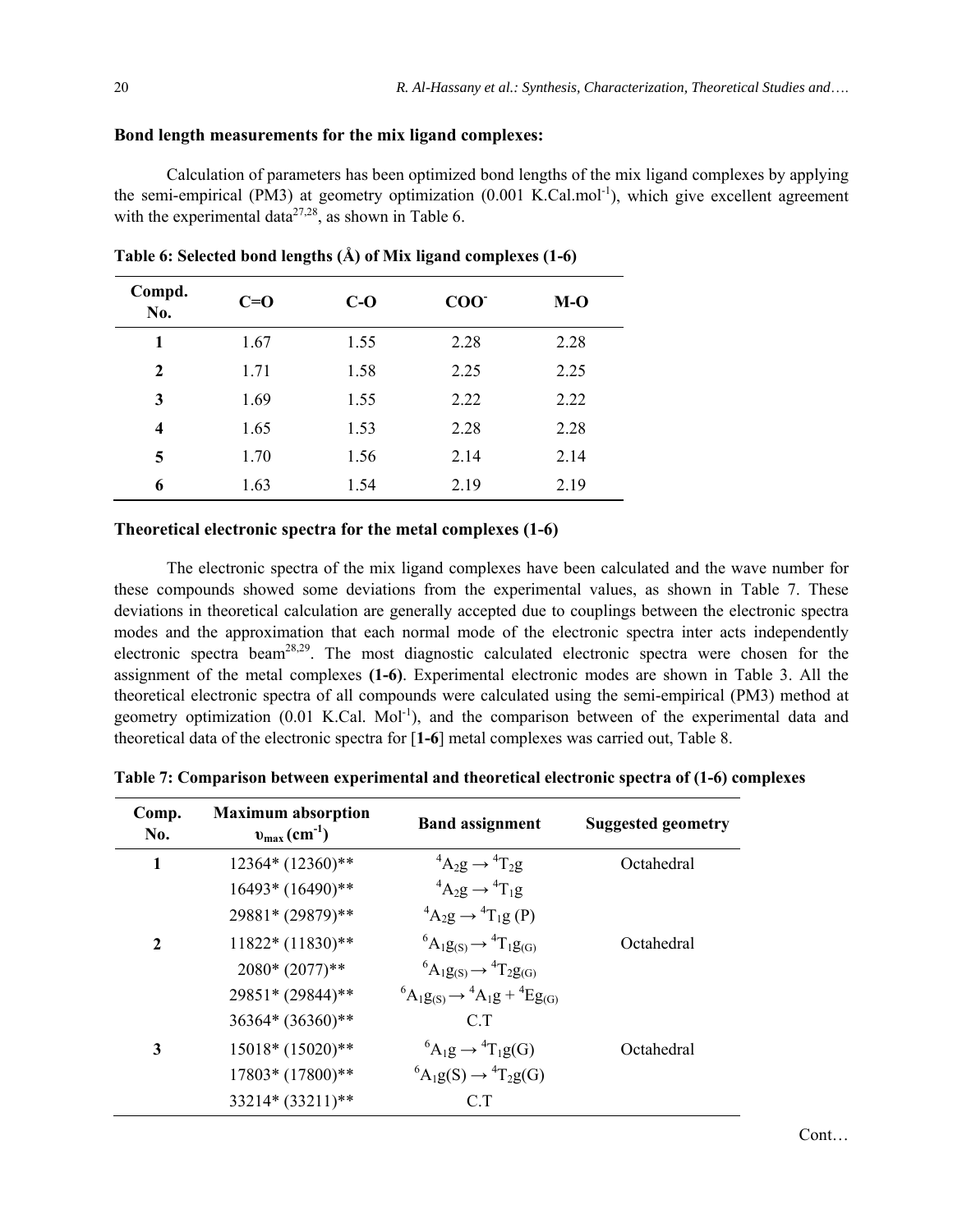| Comp.<br>No.            | <b>Maximum absorption</b><br>$v_{\text{max}}$ (cm <sup>-1</sup> ) | <b>Band assignment</b>                        | <b>Suggested geometry</b> |
|-------------------------|-------------------------------------------------------------------|-----------------------------------------------|---------------------------|
| $\overline{\mathbf{4}}$ | 8151 (cal.)* $(8144)$ **                                          | ${}^{4}T_{1}g \rightarrow {}^{4}T_{2}g_{(F)}$ | Octahedral                |
|                         | 15337* (15330)**                                                  | ${}^4T_1g \rightarrow {}^4A_2g_{(F)}$         |                           |
|                         | 18450* (18455)**                                                  | ${}^4T_1g \rightarrow {}^4T_1g_{(P)}$         |                           |
| 5                       | 10996* (10999)**                                                  | ${}^3A_2g \rightarrow {}^3T_2g_{(F)}$         | Octahedral                |
|                         | 14662* (14660)**                                                  | ${}^3A_2g \rightarrow {}^3T_1g_{(F)}$         |                           |
|                         | 24570* (24566)**                                                  | ${}^3A_2g \rightarrow {}^3T_1g_{(P)}$         |                           |
| 6                       | 11286* (11280)**                                                  | ${}^{2}B_{1}g \rightarrow {}^{2}Eg$           | Square planer             |
|                         | 22727* (22722)**                                                  | ${}^2B_1g \rightarrow {}^2A_1g$               |                           |
|                         | *Theoretical frequency,                                           |                                               |                           |
|                         | **Experimental frequency                                          |                                               |                           |

# **Optimized geometries of mix ligand complexes (1-6)**

All theoretically probable structures of mix ligand complexes have been calculated using (PM3) method in gas phase to search for the most probable model building stable structure (Fig. 2).



Cont…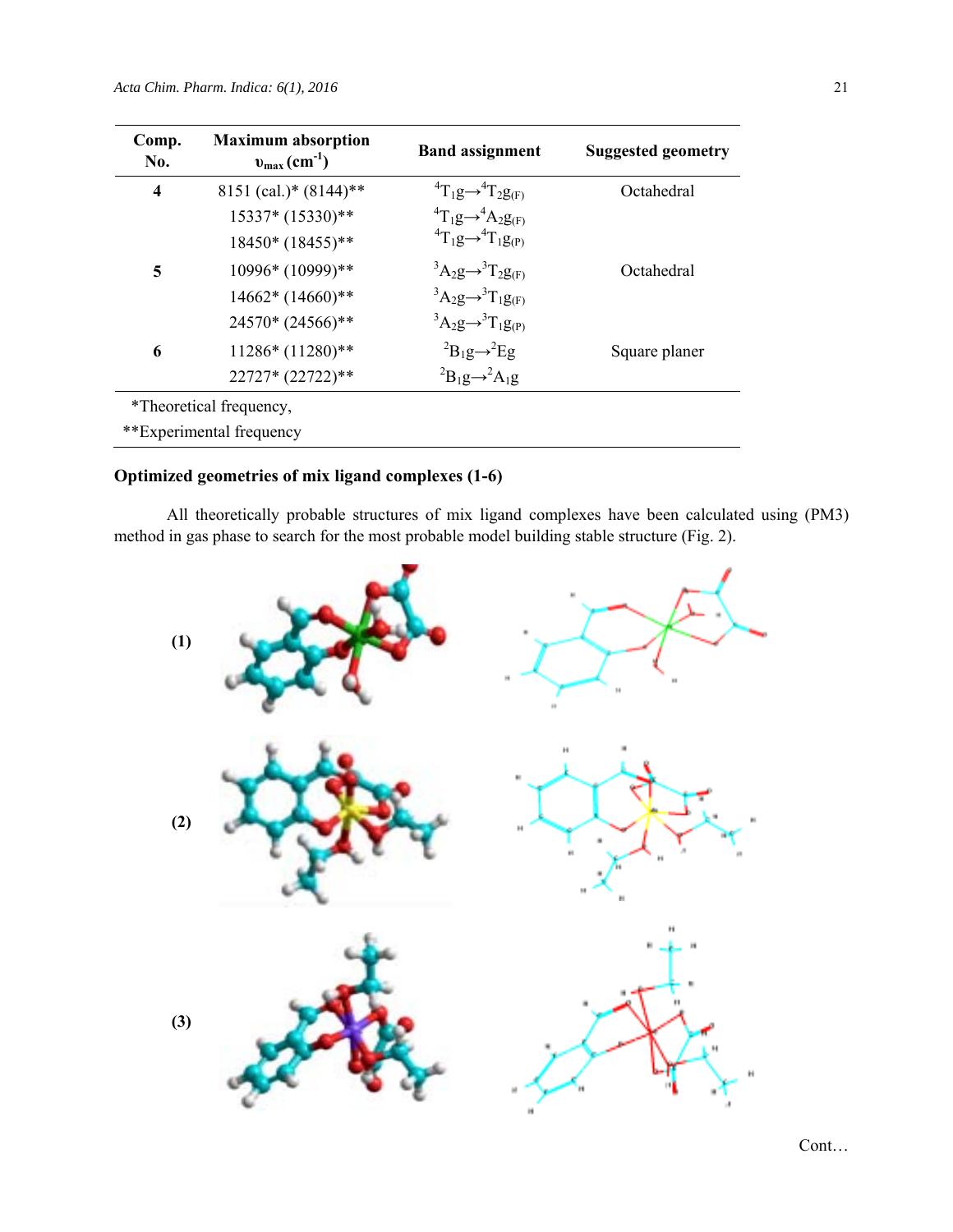

**Fig. 2: Conformational structure of mix ligand complexes (1-6)**

### **Part (III) study the biological activities of mixligand complexes (1-6)**

The biological activities of the mixligand complexes **(1-6)** were studied against selected types of bacteria which include (*Escherichia coli*) and (*Staphylococcus aureus*) cultivated in Nutrient agar medium, DMSO was used as a solvent and as a control, the concentration of the compounds in this solvent were  $(10^{-3} M).$ 

The new mixligand complexes **(1-6)** were tested for their *in vitro* growth inhibitory activity against further pathogenic fungi, i.e., (*Candida albicans* and *Aspergillus flavus*) on potato dextrose agar medium and incubated at 30°C for 72 hrs. DMSO was used as a solvent and as a control for both techniques. The concentrations of the compounds in this solvent were  $(10^{-3} M)$ . The inhibition of fungal growth expressed in percentage terms, were determined on the growth in test plates compared to the respective control plates, as given by Vincent equation<sup>11</sup>. Furthermore, the antifungal activity against two micro-organisms was tested too.

Inhibition % = 
$$
100 (C - T)/C
$$

Where:  $C =$  Diameter of fungal growth on the control plate,  $T =$  Diameter of fungal growth on the test plate

# **Biological studies**

The free ligands (HD, and OX) and their mix ligand complexes **(1-6)** were screened *in vitro* for their ability to inhibit the growth of representative [(*E. coli*) as gram negative] and [(*Staph. aureus*) as gram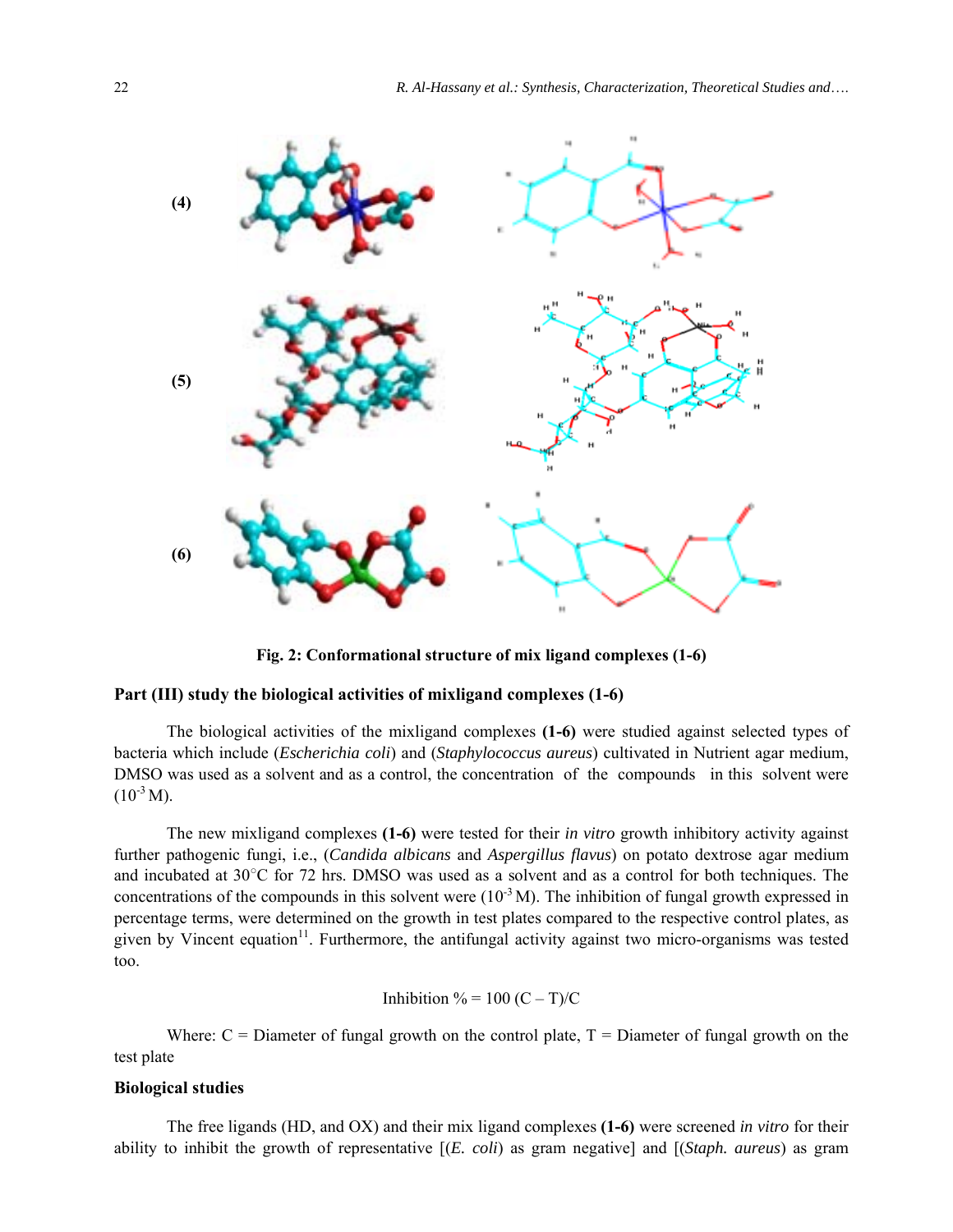positive] are shown in Table 8. Also, the study was done against (*Aspergillus flaveus* and *Penicillum Spp.*) fungus, in DMSO as a solvent, Table 8. According to the results from the above mentioned studies, the following points were concluded:

- (a) (HD, and OX) was non active against *Staph.* and *E. coli* (Table 8).
- (b) All complexes **(1-6)** were highly active against the two types of bacteria, in comparison to the ligands (HD, and OX) which used to prepare them (Table 8).
- (c) Results of the antifungal activity of the new compounds shown in Table 8, which shows that the metal ion chelates **(1-6)** were more toxic in comparison to their parent ligands (HD, and OX) toward the same micro-organisms and under the identical experimental conditions. The increase in the antifungal activity of metal chelates may be due to the effect of the metal ion on the normal cell process. These activities may be explained by Tweedy's Chelation theory<sup>30</sup>, according to which chelation reduces the polarity of the metal atom mainly, because of the partial sharing of its positive charge with the donor groups of the ligand, which favours permeation of the complexes through the lipid layer of cell membrane<sup>31</sup>.

| Comp. No.               | E. coli          | <b>Staph. Aureus</b> | Asp. Flavus           | Penci. SPP.              |
|-------------------------|------------------|----------------------|-----------------------|--------------------------|
| <b>Control DMSO</b>     |                  |                      |                       |                          |
| (HD)                    |                  |                      | 44                    | 36                       |
| (OX)                    |                  |                      | ۰                     | $\overline{\phantom{a}}$ |
| 1                       | 8                | 6                    | 22                    | 30                       |
| $\mathbf{2}$            | 6                | 10                   | 17                    | 19                       |
| 3                       | 6                |                      | 28                    | 30                       |
| $\overline{\mathbf{4}}$ | 6                | 6                    | 28                    | 30                       |
| 5                       |                  | 6                    | 26                    | 20                       |
| 6                       | 10               | 6                    | 18                    | 15                       |
|                         | Where:- $(+)6-8$ |                      | Where:- $(+++) 30-40$ |                          |
|                         | $(++)8-10$       |                      | $(++++)20-30$         |                          |
|                         | $(+++)10>$       |                      | $(+++++)10-20$        |                          |

**Table 8: Antibacterial and antifungal activities for ligand (HD and OX) and their metal complexes**   $(1-6)$   $(10^{-3}$  mgm.ml<sup>-1</sup>)

# **REFERENCES**

- 1. R. T. Morrison and R. N. Boyd, Organic Chemistry, 6<sup>th</sup> Ed., Wiley, New York (1992).
- 2. D. Janeš and S. Kreft, Salicylaldehyde is a characteristic aroma component of buckwheat groats, Food Chemistry, **109(2)**, 293-298 (2008).
- 3. I. Jung, J. Choi and Y. Tak, Nickel oxalate nanostructures for supercapacitors, J. Mater. Chem., **20**, 6164 (2010).
- 4. D. Janeš and S. Kreft, Salicylaldehyde is a characteristic aroma component of buckwheat groats, Food Chemistry, **109(2)**, 293-298 (2008).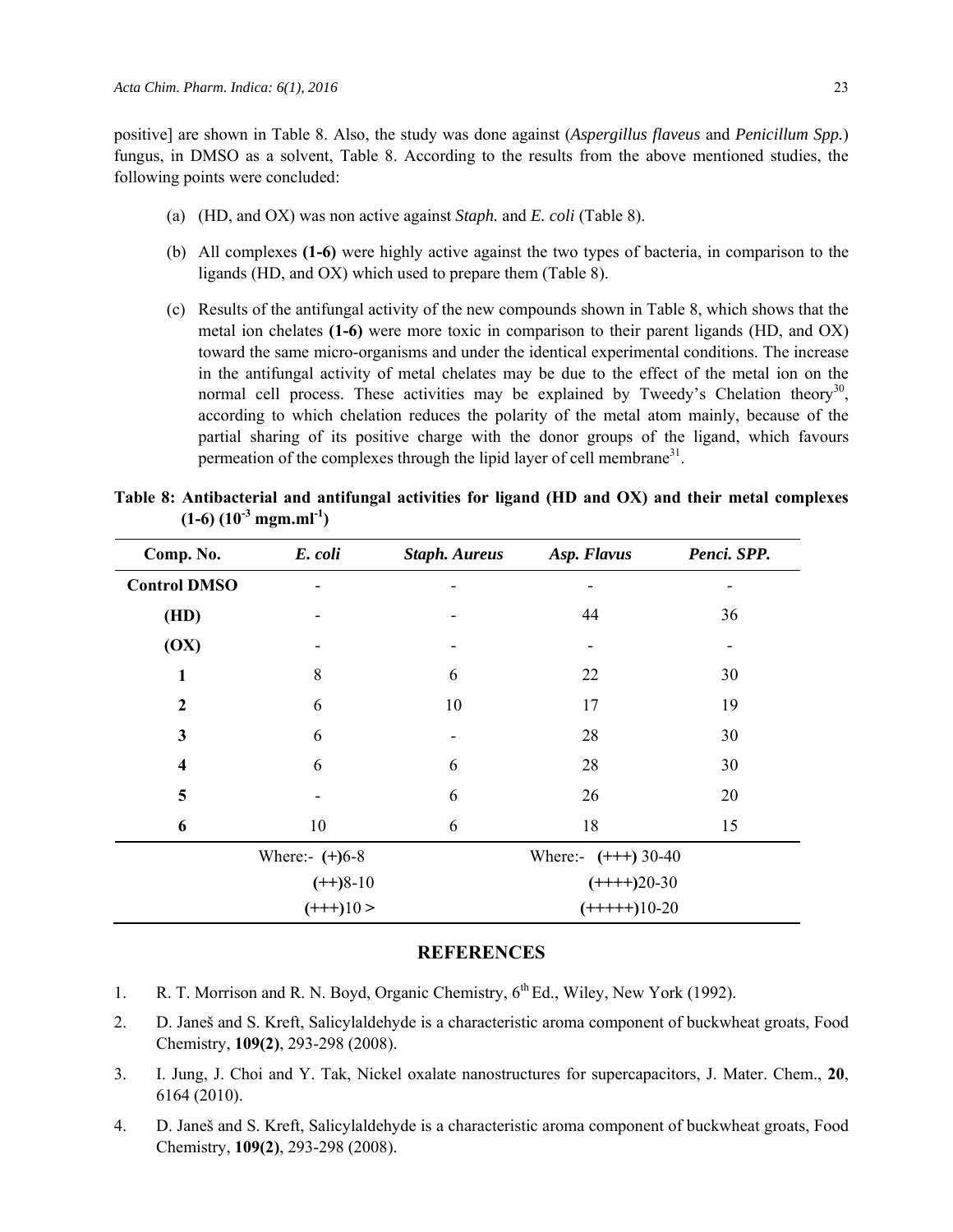- 5. R. N. Prasad, M. Agrawal and M. Sharma, Mixed Ligand Complexes of Alkalin Earth Metals: Part XII, Mg(II), Ca(II), Sr(II), and Ba(II) Complexes with 5-Chlorosalicylaldehyde, and Salicylaldehyde or Hydroxy Aromatic Ketones, J. Serb. Chm. Soc., **67(4)**, 229-234 (2002).
- 6. R. N. Prasad, M. Agrawal and M. Sharma, Mixed Ligand Complexes of Alkalin Earth Metals: Part X, Mg(II), Ca(II), Sr(II), and Ba(II) Complexes with 5-bromosalicylaldehyde, and Diketones, J. Chil. Chem. Soc., **48(1)**, 1-8 (2003).
- 7. J. Stewart, Reviews in Computational Chemistry, K. B. Lipkowitz, D. B. Boyd (Eds.), VCH Publishers, New York, (1) 9, 72-80 (1996).
- 8. D. B. Cook, Hand Book of Computational Quantum Chemistry, Oxford Univ. Press, New York (1998) p. 149.
- 9. H. Choinackiand and F. Pruchnik, Quantum Chemical Studies on Molecular and Electronic Structure of Complexes Adducts, Int. J. Mol. Sci., **2(44)**, 11-17 (2001).
- 10. T. Nahari, Synthesis, Ab initio and PM3 studies of the 2-(5-mercapto-4H-1,2,4-triazol-3-yl) phenol and some of their Transition Metal Complexes, Isesco Sci. Technol. Vision, **3(3)**, 2-40 (2007).
- 11. M. R. Atlas, E. Alfres and C. L. Parks, Laboratory Manual Experimental Microbiology, Mosby -Year Book, Inc. (1995).
- 12. V. M. Parikh, Absorption Spectroscopy of Organic Molecules, John-Wiley and Sons (1974).
- 13. D. Dolphin and A. Wick, Tabulation of Infrared Spectral Data, John Wiley and Sons, New York (1977).
- 14. K. Nakamoto, Infrared Spectro of Inorganic and Coordination Compounds, 6<sup>th</sup> Ed., Wiley, Inter science, New York (1997).
- 15. R. M. Silverstein, G. C. Bassler and T. C. Morril, Spectrometric Identification of Organic Compounds, 4th Ed., John Wiely and Sons Inc., New York (1981).
- 16. B. N. Figgis, Introduction to Ligand Field, Inter Science, New York (1966).
- 17. D. Sutton, Electronic Spectra of Transition Metal Complexes, McGraw-Hill, Publishing, London (1968).
- 18. N. N. Greenwood and A. Earnshaw, Chemistry of Elements, 2<sup>nd</sup> Ed., Prigaman Press, New York (1998).
- 19. J. C. Bailer, H. Emeleus and R. Nypholm, Comprehensive Inorganic Chemistry, Pergamon Press, Oxford (1973).
- 20. I. C. Ballhausen, Introduction to Ligand Field Theory, Longmans, Green and Co., New York, Toronto, London (1962).
- 21. D. Nicholis, Complexes and First-Row Transition Elements, Translated by Dr. W. I. Azeez, Mosul University (1984).
- 22. R. L. Carlin and A. J. Van Duyneveldt, Magnetic Properties of Transition Metal Compounds, Springer-Verlag, Berlin Heidelberg (1977).
- 23. R. L. Dutta and A. Ashyamal, Element of Magneto Chemistry, Affiliated East-West Press, New Delhi (1982).
- 24. A. B. P. Lever, Inorganic Electronic Spectroscopy, Elsevier, Amsterdam (1968).